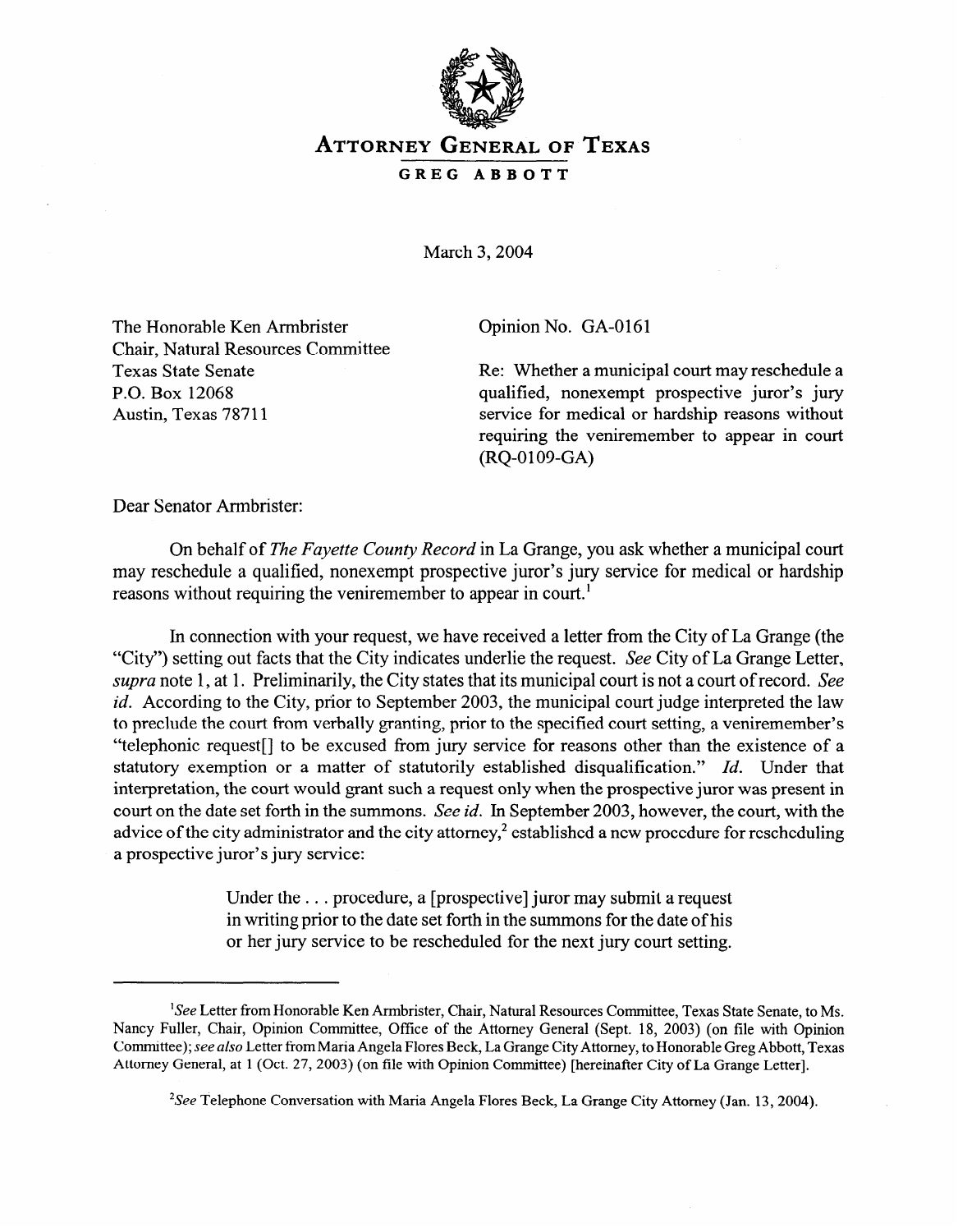Thus, the [prospective] juror seeks, in writing, a rescheduling of his/her jury service, not an excuse from service altogether. That request may. . . be considered and granted prior to the date set forth in the summons.

*Id.* at 2.

A municipal court is established by statute in each municipality. See **TEX. GOV'T CODE ANN.**  5 29.002 (Vernon 1988); see *also id.* \$9 29.001, .003 (Vernon 1988 & Supp. 2004) (defining the term "municipality" and defining municipal courts' jurisdiction). If a defendant in municipal court does not waive trial by jury, the judge must command "the proper officer to summon a venire from which six qualified persons shall be selected to serve as jurors in the case." **TEX. CODE** GRIM. **PROC.**  ANN. art. 45.027(a) (Vernon Supp. 2004). A prospective juror "who fails to attend may be fined an amount not to exceed \$100 for contempt." *Id.* art. 45.027(c).

> A person is disqualified from serving on a municipal court jury if he or she:

> > (1) is less than 18 years of age;

(2) is not a citizen of the municipality, county, and state in which the court sits;

(3) is not qualified to vote in the municipality, county, and state;

(4) is not of sound mind or of good moral character;

 $\left(5\right)$ 

(6) has served as a petit juror for six days during the preceding in the district court;

> (7) has been convicted of a felony; or (7) has been convicted of a felony; or

(8) is under indictment or other legal accusation of misdemeanor or felony theft or any other felony.

See *id.* arts. 35.12, .16 (Vernon 1989 & Supp. 2004); TEX. GOV'T CODE ANN. §§ 62.102, .501 (Vernon 1998); see also TEX. MUN. COURTS EDUC. CTR., BENCH BOOK 8-13 to 8-14 (4th ed. 2001), available at http://www.tmcec.com/benchbook4.html [hereinafter MUNICIPAL COURTS' **2002** BENCH BOOK] (listing disqualifying factors).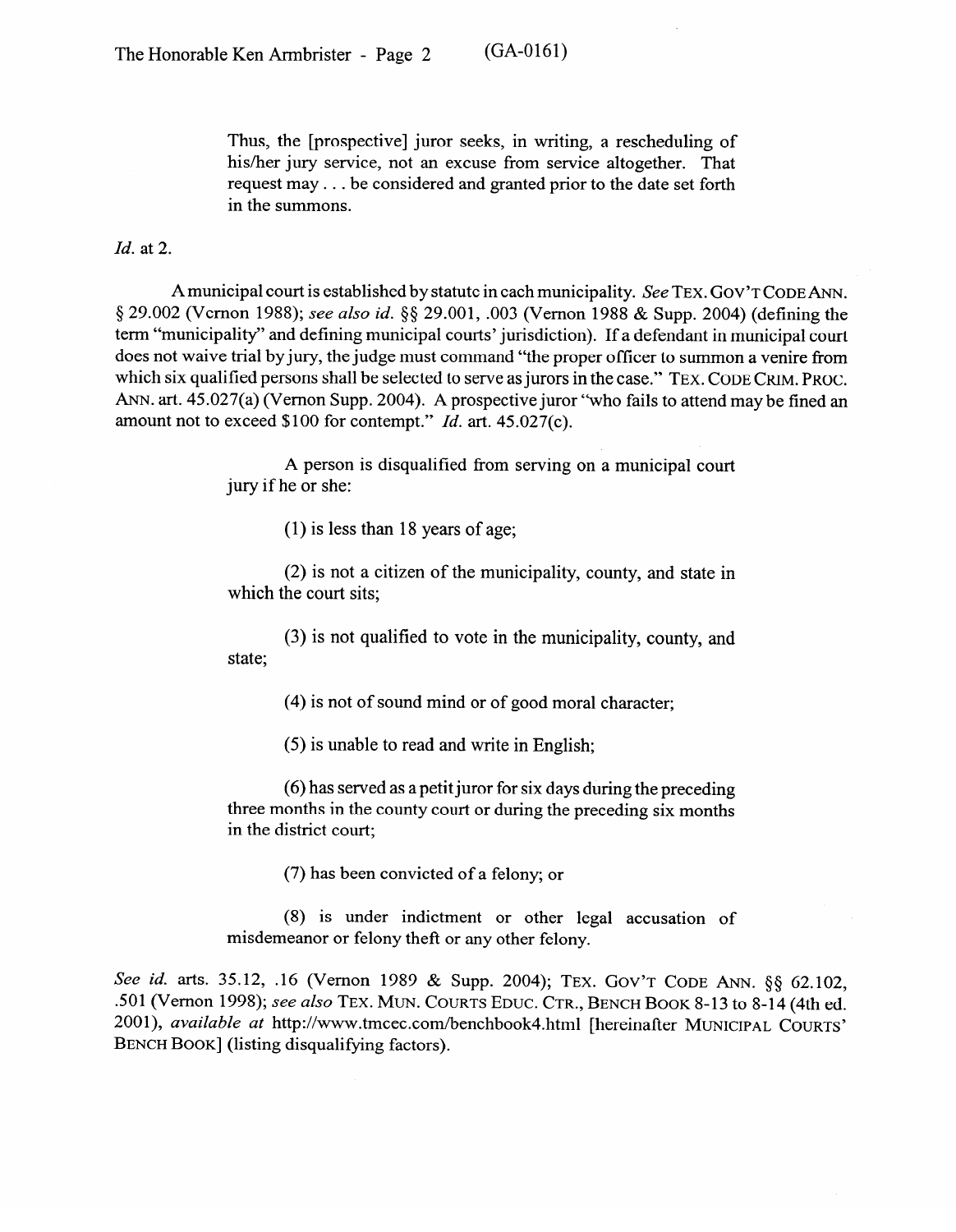A qualified veniremember may be exempt from jury service; if so, he or she may, but is not required to, claim an exemption from serving. See TEX. GOV'T CODE ANN. § 62.106(a) (Vernon Supp. 2004); **see** *also* **MUNICIPAL COURTS' BENCH** BOOK, *supra,* at 8-14 to 8-16 (listing exemptions). A qualified juror may establish an exemption if he or she:

(1) is over 70 years of age;

(2) has legal custody of a child or children younger than 10 years of age and the person's service on the jury requires leaving the child without adequate supervision;

(3) is a student of a public or private secondary school;

(4) is. . . enrolled and in actual attendance at an institution of higher education;

(5) is an officer or an employee of the senate, the house of representatives, or any department, commission, board, office, or representatives, or any department, commission, board, office, or other agency in the legislative branch of state government;

(6) is summoned for service in a county with a population of at least  $200,000$ , unless that county uses [an electronic or mechanical method of selection authorized by section 62.011 of the Government Code, and the period authorized under Section  $62.011(b)(5)$  exceeds two years, and the person has served as a petit juror in the county during the 24-month period preceding the data the percent at a group  $\frac{1}{2}$  for the  $\frac{1}{2}$  period period the person is to appear for jury service;

(7) is the primary caretaker of a person who is an invalid

(8) [unless the county's jury wheel has been reconstituted since the person's prior jury service,] is summoned for service in a county with a population of at least 250,000 and the person has served as a petit juror in the county during the three-year period preceding the date the person is to appear for jury service; or

(9) is a member of the United States military forces serving on active duty and deployed to a location away from the person's home station and out of the person's county of residence.

TEX. GOV'T CODE ANN. § 62.106(a) (Vernon Supp. 2004); see also MUNICIPAL COURTS' BENCH BOOK, supra, at 8-14 to 8-16 (listing exemptions). Medical excuses and other hardship excuses are not permissible statutory reasons for disqualification or an exemption.

not permissible statutory reasons for disqualification or an exemption.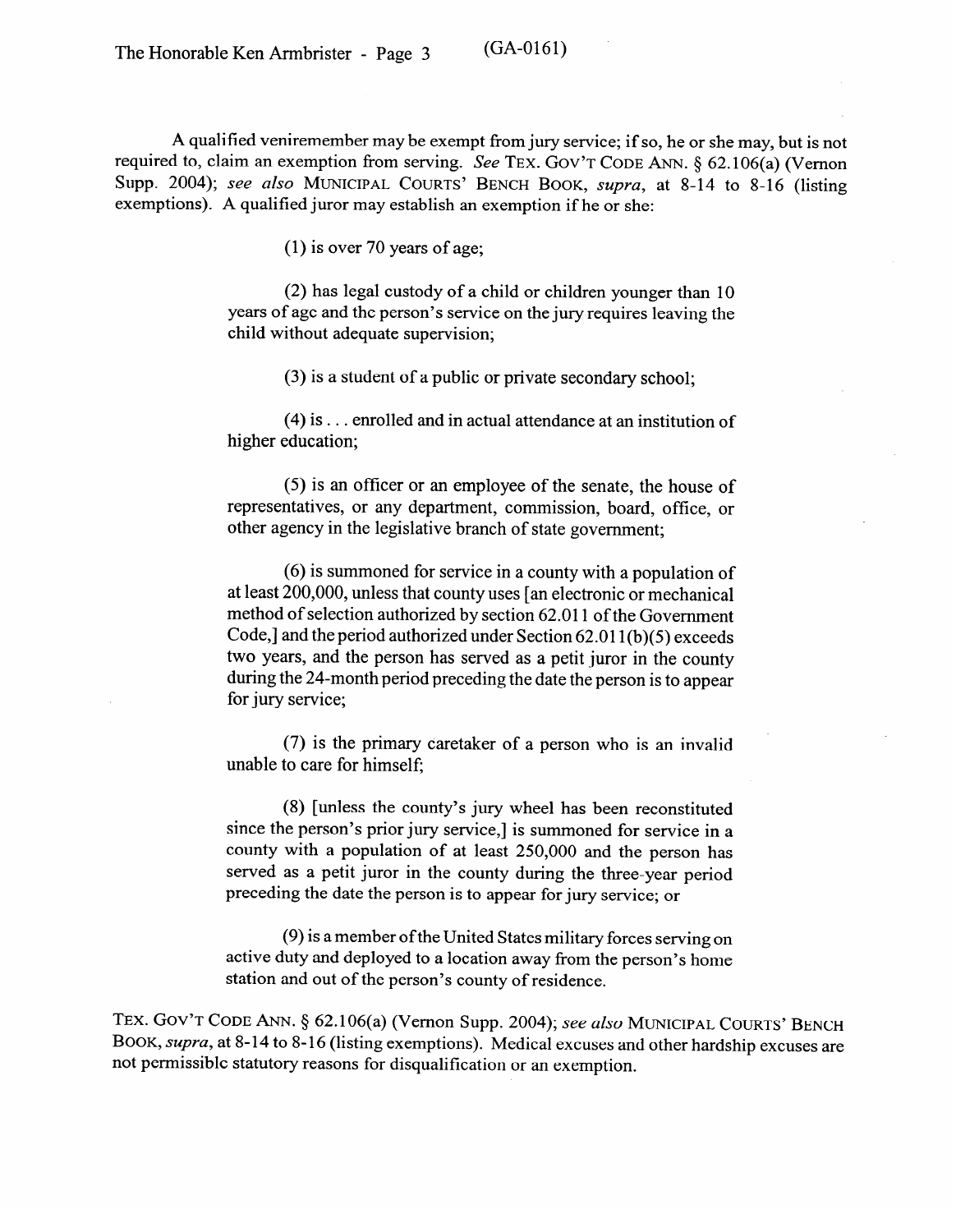We understand that the municipal court modeled its rescheduling procedure on the system that may be used in county courts. See Telephone Conversation, *supra* note 2. Section 62.0111 of the Government Code, in conjunction with sections 62.011 and 62.110, expressly permits a county commissioners court to implement a system for postponing jury service in its county courts prior to the date the venire is to appear in court. See **TEX. GOV'T CODE** ANN. 85 62.011, .Ol 11,. 110 (Vernon 1998 & Supp. 2004). Under these statutes, a county that implements an electronic or mechanical system for selecting veniremembers may allow a prospective juror to respond to a jury summons via computer, an automated telephone system, or by "appearing before the court in person." *Id.*  8 62.011 l(a) (V emon Supp. 2004); see *id.* 8 62.01 l(a) (Vernon 1998) (permitting a commissioners court to adopt a plan for selecting a venire using "electronic or mechanical equipment instead of drawing the names from a jury wheel"). In a response by computer or automated telephone system, the veniremember may submit information that he or she is disqualified for or exempt from jury service or may request that his or her jury service be postponed. See *id*. § 62.0111(b). A designee of the court may hear a prospective juror's "reasonable excuse . . . and . . . release him from jury service until a specified day of the term." *Id.* § 62.110(b) (Vernon 1998); accord TEX. CODE CRIM. PROC. ANN. art. 35.03, § 2 (Vernon 1989) (permitting, "[u]nder a plan approved by the commissioners court," a court's designee to hear a veniremember's excuse, and ifhe finds the excuse sufficient, to postpone the juror's service). *But see* TEX. GOV'T CODE ANN. § 62.110(c) (Vernon 1998) (prohibiting a court or a court's designee from excusing "a prospective juror for an economic reason unless each party. . . is present and approves").

No statute expressly authorizes a municipal court to implement a rescheduling system such as the City describes. Section 62.0111 applies only to county courts. See *id. §* 62.0111 (Vernon Supp. 2004). Two statutes, article 35.04 of the Code of Criminal Procedure and section 62.107 of the Government Code, authorize a prospective juror who is disqualified or who wishes to raise an exemption to establish that fact before the juror is scheduled to appear in court by filing a statement with the clerk of the court. See **TEX. CODE GRIM. PROC.** ANN. art. 35.04 (Vernon 1989); **TEX. GOV'T CODE ANN.** 8 62.107(a) (Vernon 1998). But these statutes do not apply to rescheduling jury service for reasons other than disqualification or exemption.

Nevertheless, a court has inherent authority to excuse or reschedule veniremembers, even before the date set to appear for service. *See Ott v. State,* 627 S.W.2d 218, 227 (Tex. App.-Fort Worth 1981, writ ref'd). In *Ott v. State* the Fort Worth Court of Appeals considered whether a trial court could excuse certain veniremembers from jury service "prior to trial on the court's own motion in the absence of counsel" for reasons relating to business or work, *id.* at 225, and reasons relating to scheduled vacation, *id.* at 227-28. The court concluded that the trial court did not abuse its discretion:

> We think it important to note that the problems of jurors, presented to the trial judge in this case, are somewhat typical and exist in every county in which juries are selected. While jury service is vital and essential, and while most citizens of this state are aware of this, some people called for jury service on relatively short notice[]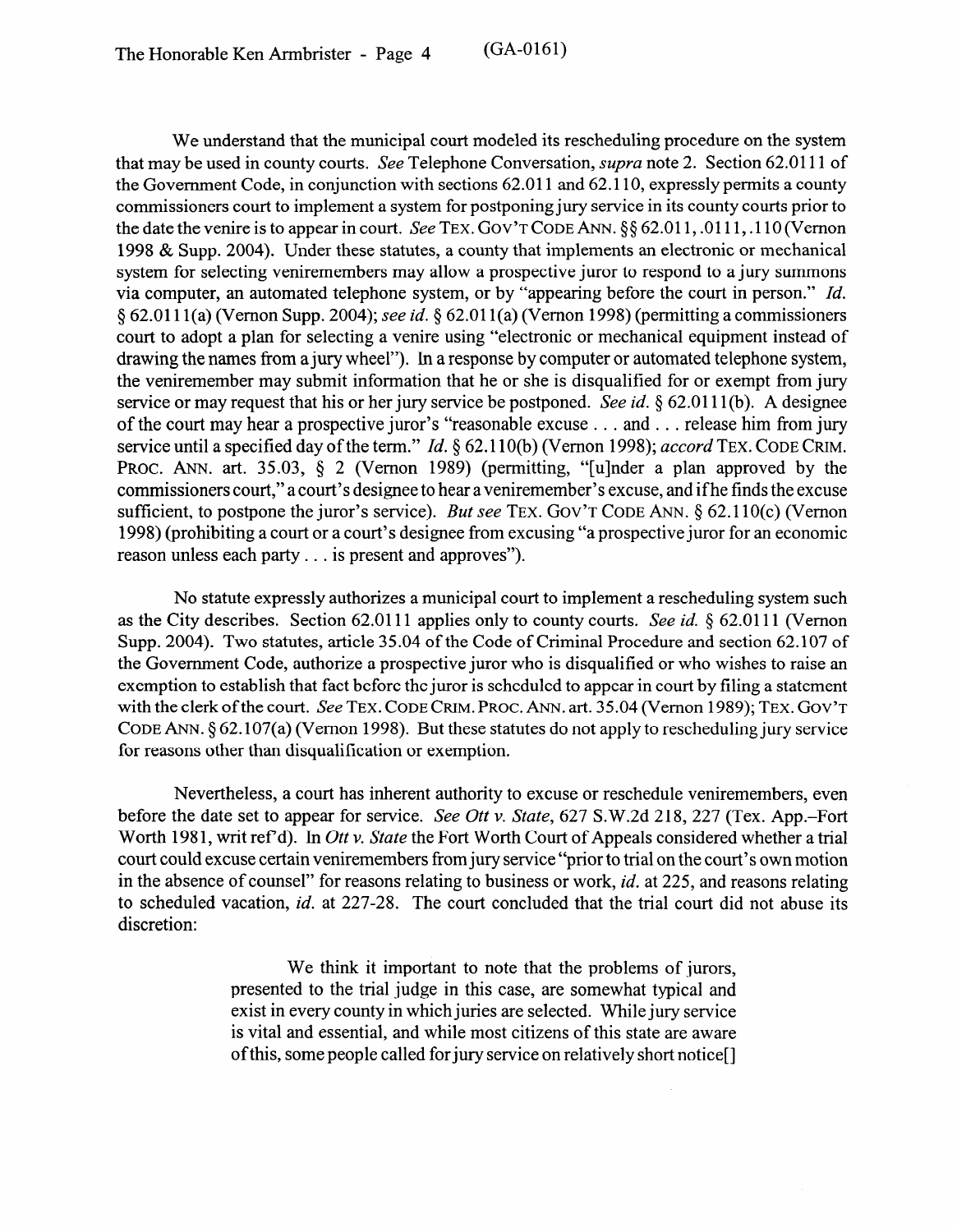simply have insurmountable problems in serving in a particular week that must be recognized by the trial judge.

Prior commitments of jurors, made sometimes weeks and months before their call to duty, are extremely difficult, if not impossible, to change or postpone. To do so, in many cases, would work severe hardship on the very people on which the jury system in this state depends. The trial court must be allowed some leeway and authority to use some judgment in excusing jurors entirely or in postponing jury service for those individuals.

*Id.* at *227; accord id.* at 228 (concluding that the trial court did not abuse its discretion to grant vacation requests by either "entirely excus[ing] or . . . postpon[ing] the service to another week"); *see also Bouchillon v. State, 540 S.W.2d 319, 323 (Tex. Crim. App. 1976) (stating that a district* court's procedure of postponing veniremembers' service "is proper upon a request from a juror"); *cj: Matchett v. State,* 941 S.W.2d 922,932 n.11 (Tex. Crim. App. 1996) (en bane) (recognizing a court's inherent power to adopt procedural rules for managing and administering cases).

Given the court's inherent authority, we conclude that a municipal court may adopt a policy under which it may reschedule a qualified, nonexempt veniremember's jury service for medical or hardship reasons without requiring the prospective juror to appear in court.